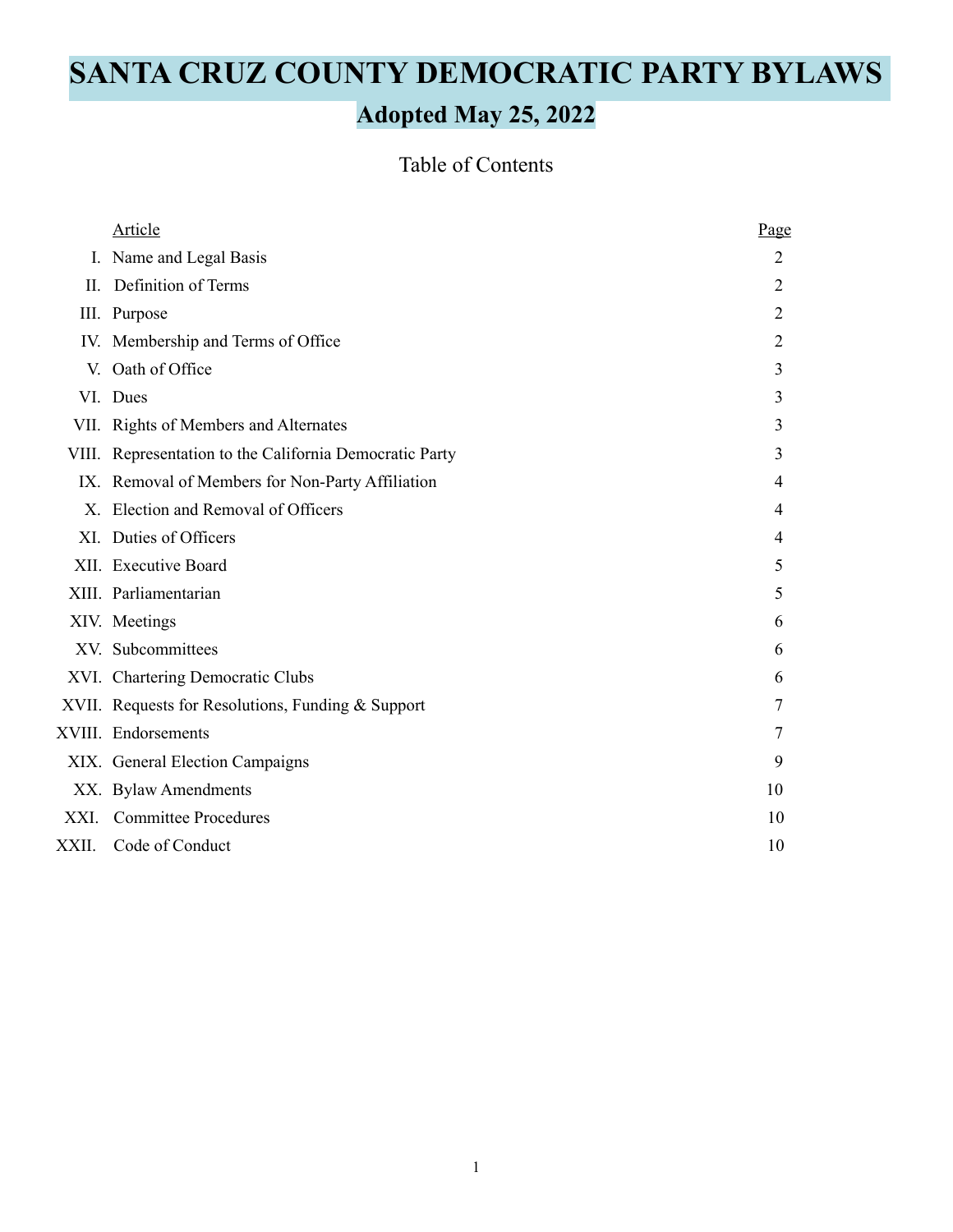#### **ARTICLE I: NAME AND LEGAL BASIS**

The name of this organization is the Santa Cruz County Democratic Central Committee (SCCDCC). It may also be identified as the Santa Cruz County Democratic Party. For the purpose of these Bylaws, it shall be referred to as the "Committee."

#### **ARTICLE II: DEFINITION OF TERMS**

The terms "Democrat", "Registered Democrat", "nominee", "Partisan" and "Non-Partisan" shall be defined as defined in the CDP bylaws.

#### **ARTICLE III: PURPOSE**

The purpose of this committee is to promote and coordinate the activities of the Democratic Party in Santa Cruz County, including being in charge of election campaigns.

#### **ARTICLE IV: MEMBERSHIP AND TERMS OF OFFICE**

#### **Sub-Article IV.1: CATEGORIES OF MEMBERSHIP**

Section A: There shall be three categories of membership: 1) Elected, 2) Ex-officio, 3) Club representative. Elected or Ex-Officio members shall appoint an alternate. Chartered clubs shall appoint their own alternates. Members and their alternates shall be registered Democrats, shall be expected to attend meetings regularly, pay annual dues established by the committee, and participate in committee activities.

#### **Sub-Article IV.2: ELECTED MEMBERS**

Section A: Elected Committee members are chosen for four (4) year terms in presidential primary elections from within the five (5) supervisor districts by the Democratic voters registered in Santa Cruz County. The number of membership seats per supervisor district is determined by the California Elections Code.

Section B: At the first meeting of the new term, the elected members shall be sworn into office and take their seats as the first order of business.

Section C: If a member is unable to complete the four-year term, the member shall submit written notification to the Committee Chair. A change of residence from the supervisor district from which the member has been elected or appointed constitutes an automatic resignation from the Committee.

Section D: The Committee may appoint members by majority vote to fill vacant seats. Announcement of an opening shall occur at the Committee meeting one month prior to the meeting at which the seat is to be filled. Notice of vacancies shall be publicized for 21 days through submission of notices to local media outlets, including the Committee website. The election to fill a vacant seat shall be the first order of business at any meeting for which the vacancy has been properly noticed unless there are newly elected members waiting to be sworn in, in which case the swearing in shall be the first order of business and the election referenced in this section shall be second. Following their formal appointment by the Committee, appointed members may take their seats after the oath of office has been administered to them immediately following their election.

#### **Sub-Article IV.3: EX OFFICIO MEMBERS**

Section A: Ex officio status is defined as those State Assembly, State Senate, and Congressional Representative incumbents and nominees whose political districts include any portion of Santa Cruz County. Ex officio members also include incumbents or nominees of California statewide offices and the U.S. who reside in Santa Cruz County.

Section B: Ex officio member status remains as long as the incumbent is in office. If the ex officio member is a nominee who was not elected in the prior general election, the ex officio status remains until another nominee is elected in the next direct primary or special election and the vote has been certified.

Section C: Ex officio members shall be entitled to all the rights and privileges, including the right to vote, and shall have the same standing in every way as other members of the Committee.

Section D: Ex officio members shall be notified of any endorsement process undertaken by the Committee, including eligible candidates, the date for the endorsement forum and voting procedures.

Section E: If the ex officio member is a nominee who was not elected, the alternate shall serve until the nominee rescinds the appointment or the Democratic Party elects another nominee for that office.

#### **Sub-Article IV.4: CLUB REPRESENTATIVE MEMBERS**

Section A: Each chartered Democratic club in good standing may appoint one representative and one alternate who are registered Democrats for confirmation by the Committee.

Section B: The total number of Club Representative members admitted to membership of the Committee shall not exceed one-third (1/3) of the number of Elected members.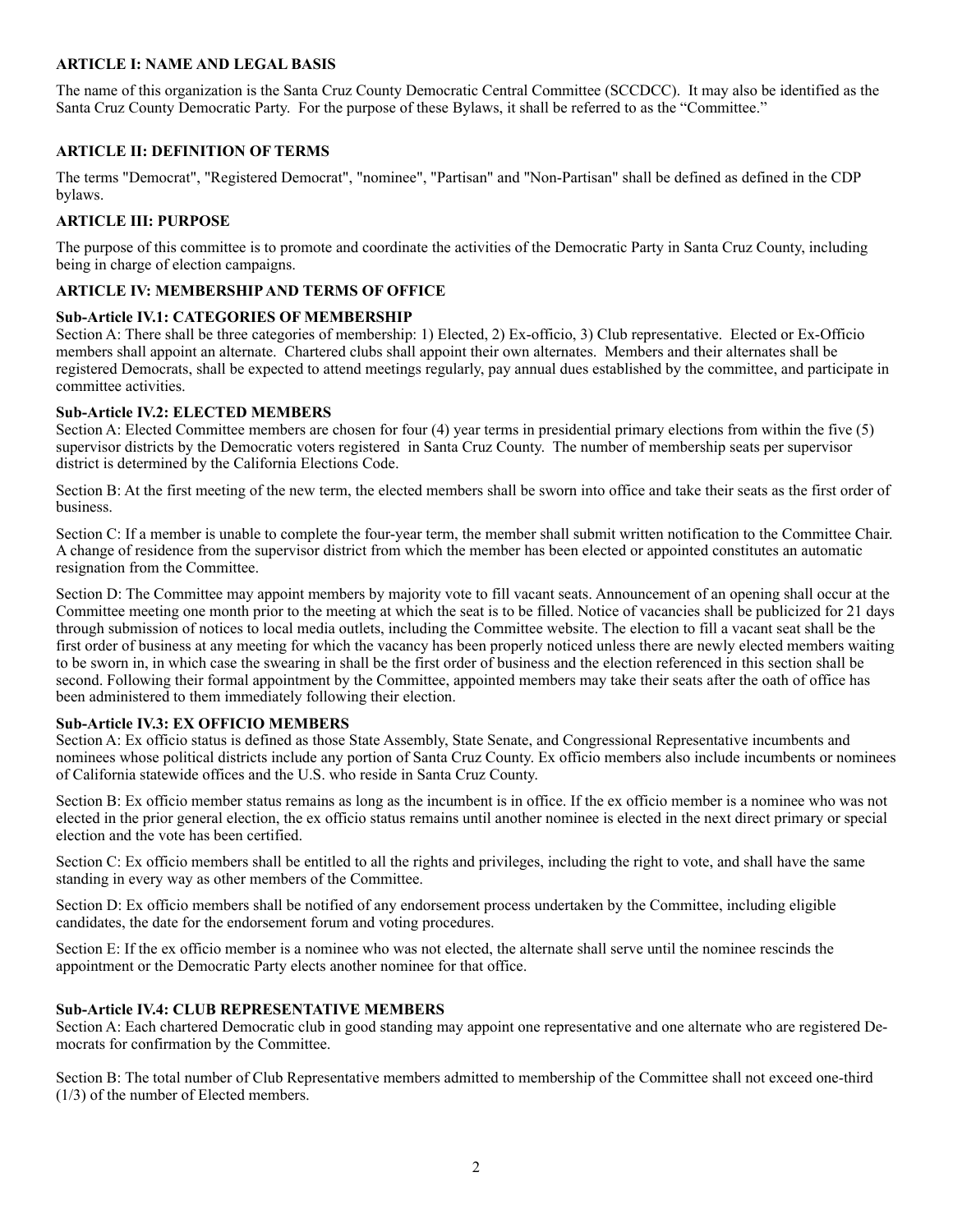Section C: Club Representative members have the rights and responsibilities of elected members, with the exception of participatory votes in the endorsement process and amendment of By-laws.

#### **Sub-Article IV.5: ALTERNATES OF MEMBERS**

Section A: Appointment and removal of alternates shall be in writing to the alternate and the Chair. Alternate members shall have the right to vote only in the absence of the appointing member. Members shall notify their alternate prior to the meeting if they will be absent.

#### **Sub-Article IV.6: MEMBER ABSENCES**

Section A: A record of attendance shall be taken by the Recording Secretary at each Committee meeting and be included in the minutes of the meeting. The Recording Secretary shall keep a record of members' attendance for reference. Attendance at a Committee meeting is defined as attendance for at least two-thirds (2/3) of the meeting agenda.

Section B: Anticipated absence from the Committee meeting shall be reported to the Chair and/or Recording Secretary prior to the meeting. Members shall also notify their alternate prior to the meeting, if they will be absent.

Section C: If a member has notified the Chair and/or Recording Secretary, prior to the meeting, that he or she will be unable to attend the upcoming meeting due to illness or temporary absence from the County on the day of the meeting, the member's absence shall be considered an excused absence.

Section D: An unexcused absence is any absence where the member fails to notify the Chair and/or Recording Secretary prior to being absent for a Committee meeting or any absence after the member has accumulated three (3) excused absences. If a member has more than three (3) unexcused absences in a term year, the member shall be subject to removal by a vote of the full Committee. The Chair shall notify a member of potential removal within twenty-five  $(25)$  days after the third  $(3<sup>rd</sup>)$  unexcused absence.

Section E: Members may seek a leave of absence for medical reasons or other extraordinary circumstances in a written request to the Chair. The Chair may approve the leave, or submit the request to approve the leave of absence to the Committee Executive Board, providing that an alternate has been appointed and is committed to attend meetings in the member's absence.

Section F: If a member exceeds any of the above absence limits, upon the recommendation of the Chair, the Executive Board may recommend that a motion to remove a member be made at the next Committee meeting. At that general membership meeting, a motion to remove a member for absence, being duly seconded, shall be immediately tabled until the following month's meeting. The member shall be notified within five (5) calendar days of the tabled motion for potential removal. Notice of intent to remove any member shall be listed in the written agenda for the meeting at which removal will be considered.

Section G: The absence limitations described in this Sub-Article do not apply to ex officio members or their alternates**.** 

#### **ARTICLE V: OATH OF OFFICE**

Section A: Members and alternates of the Committee, whether elected or appointed, shall take and subscribe to the oath set forth in Section 3 of Article XX of the California Constitution before he/she enters upon the duties of office. The oath required may be taken before any officer authorized to administer oaths with no fee charged.

#### **ARTICLE VI: DUES**

Section A: Annual dues for Members and alternate members are payable each January or prorated when office is taken and are nonrefundable. The annual dues amounts are specified in the Committee Procedures 1.c.i: Committee Membership: Dues.

Section B: Any member or alternate not paying dues within three (3) months of taking office may be removed from The Committee with a majority vote of The Committee and after due notice has been given to the member concerned and shall be listed in the written agenda.

#### **ARTICLE VII: RIGHTS OF MEMBERS, EX-OFFICIO, CLUB REPRESENTATIVES AND ALTERNATES**

Section A: All categories of membership may hold office in the Committee and serve as a delegate to the California Democratic Party, express views, make motions or propose resolutions in meetings.

Section B: Neither members nor alternates may make public statements, speak to the press or comment in writing in any media on behalf of the Committee or its Subcommittees without the authorization of the Chair.

#### **ARTICLE VIII: REPRESENTATION TO THE CALIFORNIA DEMOCRATIC PARTY DEMOCRATIC STATE CENTRAL COMMITTEE (DSCC)**

Section A: Selection of Committee representatives to the DSCC shall be held in accordance with CDP Bylaws. Representatives/ delegates shall be one half self-identified females and one half members of other genders.. The selection of these representatives shall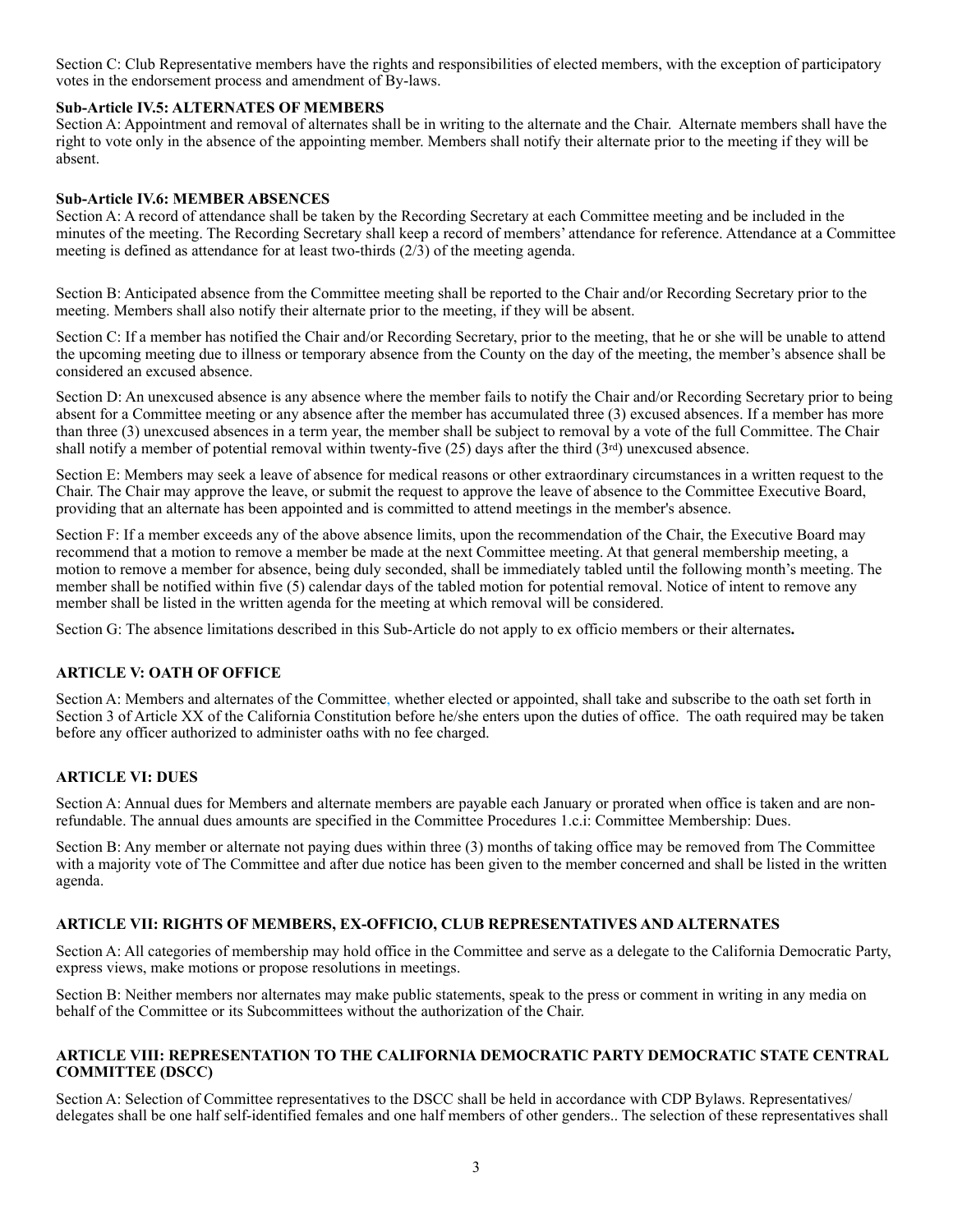occur prior to the State Democratic Convention in odd-numbered years and will serve a two year term.

Section B: The Chair shall fill vacancies to the California Democratic Party no later than the next regular meeting following the creation of the vacancy, subject to approval by a majority of the Committee.

#### **ARTICLE IX: REMOVAL OF MEMBERS FOR NON-PARTY AFFILIATION**

Section A: The Committee may remove any member other than an ex officio member, who registers as a member of another party, publicly advocates that the voters should not vote for the nominee of the Democratic Party, or gives support to a candidate of another party. Said member shall have all of the Constitutional due process rights in this process including, but not limited to, reasonable notification of the date of the vote, the right to face their accusers and the right to present evidence in their defense. Removal of a member under this clause requires a two-thirds majority of the Committee to approve.

#### **ARTICLE X: ELECTION AND REMOVAL OF OFFICERS**

Section A: Each officer shall be a member or alternate member of this Committee.

Section B: The officers of the Committee shall consist of a Chair, Vice-Chair, Recording Secretary, Corresponding/Legislative Secretary, Treasurer, an Assistant Treasurer, Representative to the California Democratic Party Executive Board, and such other officers as may be approved as necessary by the Committee. The Chair, Treasurer and Assistant Treasurer shall not be related by blood or marriage or reside in the same household. No officer shall hold more than one elected Committee office at one time.

Section C: A proposal for a new officer position shall be announced at the meeting prior to a vote of approval for a new officer. A twothirds (2/3) vote of Committee members present is necessary to approve the new officer position.

Section D: The term of office for officers of the Committee shall be for two years. Officers may seek re-election at the end of their term.

Section E: Election of officers shall take place at the regularly scheduled meeting of The Committee in January of odd numbered years. Officer elections are public and voting shall be conducted by written ballot and not by secret ballot. The new officers shall take office immediately following the election.

Section F: Any officer can be removed for just and sufficient reason at any time by a motion and vote of the Committee. A motion to remove an officer, being duly seconded, shall be immediately tabled until the next meeting. Notice of intent to remove an officer shall be listed in the written agenda for the meeting at which removal will be considered. A vote to remove an officer shall be by two-thirds (2/3) vote of the Committee members present, provided a quorum is present. The Chair shall notify the officer of intent to remove twenty-five (25) days prior to the meeting at which removal will be considered.

Section G: In the event of a resignation by, or removal of an officer, or if the officer is not re-elected to The Committee in the Primary Election the position shall be filled by vote of the Committee. Notice of such election and a call for candidates shall precede the election by at least one meeting.

#### **ARTICLE XI: DUTIES OF OFFICERS**

#### **Sub-Article XI.1: CHAIR**

Section A: The Chair shall represent the Committee and act on its behalf with the California Democratic Party, Democratic elected officials, organizations, and the community. The Chair shall be the primary spokesperson for the Committee with the press and other media outlets*.* The Chair shall act as a signatory for the dispersal of funds for Committee activities.

Section B: The Chair shall file notices with the county election official and the CDP Chair: 1) within five (5) days after the Committee elects officers, and 2) when a person is appointed to fill a Committee vacancy. The notices shall contain the name and address of the person appointed and the name of the person replaced, and indicate the date of the appointment.

#### **Sub-Article XI.2: VICE-CHAIR**

Section A: In the absence of the Chair, the Vice-Chair shall preside at meetings of the Committee and the Executive Board and act on behalf of the Chair in all matters concerning the Committee.

Section B: The Vice-Chair shall chair the Committee Ad Hoc Endorsement Subcommittee and serve on the United Democratic Campaign Committee.

#### **Sub-Article XI.3: RECORDING SECRETARY**

Section A**:** The Recording Secretary shall keep minutes of the regular monthly Committee meetings that include each member's attendance. The Recording Secretary shall keep a record of members' excused and unexcused absences during a membership term year (February 1 to January 31), for reference, if needed.

Section B: After consultation with the Executive Board, the Recording Secretary shall prepare an agenda for each regular meeting and send the agenda, the minutes of the previous meeting and other pertinent information to all members at least seven (7) days prior to the next scheduled meeting.

Section C: The Recording Secretary shall be responsible for the development of a Democratic Club Chartering application and the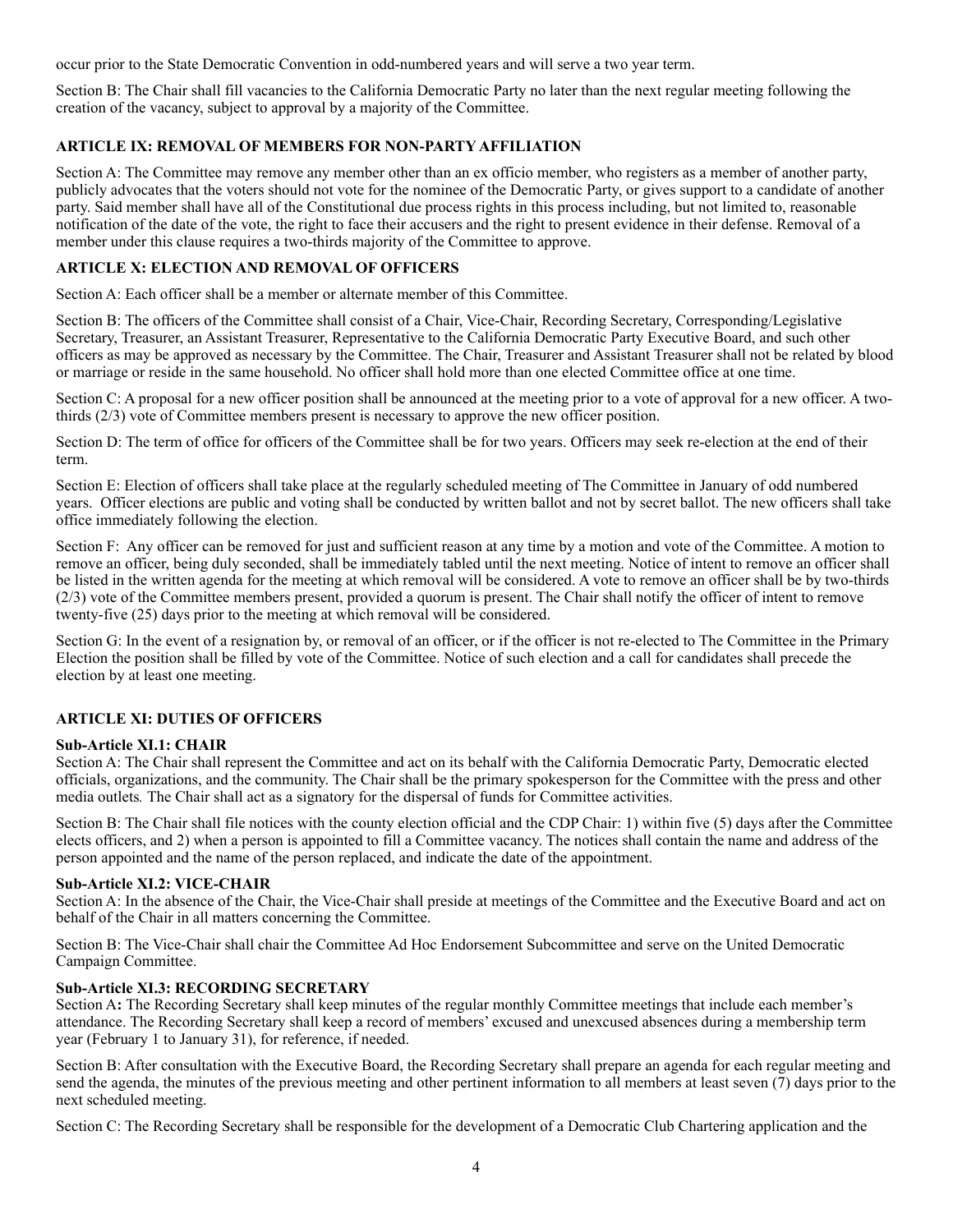renewal notification for chartered clubs on a biennial basis, as specified in Article XVII: Chartering Democratic Clubs.

Section D: The Recording Secretary shall manage the access and contents of the Committee electronic listserve/group site for official Committee communications for current members. (See Procedures 6.0: Committee Communications, for further information.)

#### **Sub-Article XI.4: CORRESPONDING /LEGISLATIVE SECRETARY**

The Corresponding/Legislative Secretary shall be responsible for monitoring incoming communications to the Committee through all available Committee means of contact: postal mail, telephone, E-mail address, website and social media. The Corresponding/ Legislative Secretary shall either respond to the inquiries directly or forward them to the appropriate Committee member for a response.

#### **Sub-Article XI.5: TREASURER**

Section A: The Treasurer shall be the primary member and signatory authorized to receive and disburse funds of the Committee. In the event of resignation, illness or absence, the Assistant Treasurer or Chair shall act as Treasurer.

Section B: The Treasurer shall be responsible for the Committee's compliance with federal and state campaign finance laws and for filing all required federal and state campaign finance registration forms, reports and statements in a timely manner. The Treasurer shall maintain all financial records, including monitoring contributions and depositing receipts. The Treasurer shall chair the Finance Subcommittee.

Section C: All dues and other income received by the Committee shall be deposited in Santa Cruz County financial institutions.

Section D: The Committee's calendar year shall run from January 1 through December 31. At the end of each calendar year, the Treasurer shall make an annual financial report to the Committee which includes gross receipts and disbursements for the year.

#### **Sub-Article XI.6: ASSISTANT TREASURER**

Section A: In the absence of the Treasurer, the Assistant Treasurer shall act on behalf of the Treasurer. The Assistant Treasurer shall serve as the Vice-Chair of the Finance Subcommittee.

Section B: The Assistant Treasurer shall support the Treasurer in fulfilling all federal and state campaign finance requirements, including being a signatory on reports and statements. The Assistant Treasurer may be a signatory for the dispersal of Committee funds.

Section C: The Assistant Treasurer is not a member of the Committee Executive Board, but may represent the Treasurer and Finance Subcommittee to the Executive Board in the Treasurer's absence.

#### **Sub-Article XI.7: CALIFORNIA DEMOCRATIC PARTY (CDP) EXECUTIVE BOARD REPRESENTATIVE**

Section A: The Committee shall elect a member to be its representative to the CDP Executive Board in accordance with CDP Bylaws (Article VII, Section 2.b). The Representative shall be elected from the Committee's CDP representatives/delegates.

Section B: The term of office for the State Executive Board Representative shall be for two years. The election shall occur at the first regular Committee meeting following the CDP convention in odd-numbered years.

Section C: The Representative should attend all scheduled CDP meetings. The Representative shall report to the Committee regarding CDP Executive Board activities. The Representative should appoint a proxy to attend the CDP meetings when he/she is unable to attend said meeting.

#### **ARTICLE XII: EXECUTIVE BOARD**

Section A: The Executive Board shall consist of 1) the officers of the Committee (except for the Assistant Treasurer), 2) the Chair of each Standing Subcommittee (see Article XIV, Section C) and 3) three "At Large" members. The "At Large" members shall be elected by the Committee with due attention to geographical representation.

Section B: The Executive Board shall meet two weeks before the regularly scheduled Committee meeting and shall prepare an agenda for the Committee meeting.

Section C: When issues concerning the Bylaws and/or Procedures are being discussed at the E-Board, the Parliamentarian shall be present.

#### **ARTICLE XIII: PARLIAMENTARIAN**

Section A: A Parliamentarian shall be appointed by the Chair with the approval of the Committee to make rulings in accordance with the sources specified in Section B below**.** 

Section B: The Parliamentarian shall be knowledgeable regarding "Roberts Rules of Order," the Bylaws and Procedures of this Committee, as well as the Bylaws, rules, regulations and policies of the State Democratic Party and the California Election Code in reference to county central committees.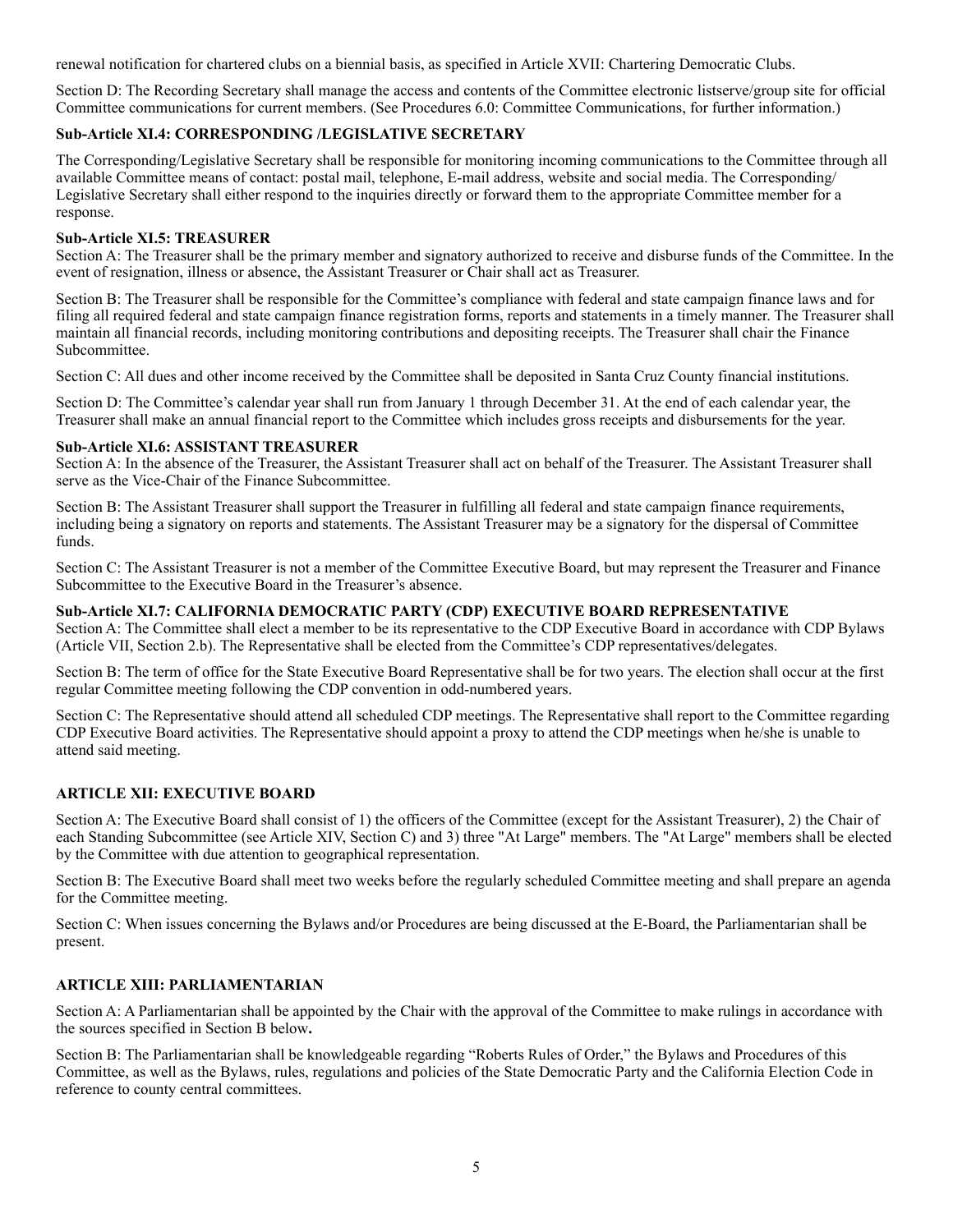#### **ARTICLE XIV: MEETINGS**

Section A: The Committee shall meet on the fourth Wednesday of each month, unless otherwise approved by a majority vote of the Committee. If the Chair fails to call the monthly Committee meeting, the Vice-Chair or majority of the Executive Board shall call a meeting of the Committee.

Section B: The Chair may call other meetings with at least seven (7) days advance notice to Committee members.

Section C: All Committee meetings and E-Board meetings are open to the public and notices of these meetings shall be publicized through local media outlets or on a prominent location on the Committee website by the Chair of the Public Communications Subcommittee and by notification of Committee members at least seven (7) days in advance of the meeting by the Recording Secretary of the Committee.

Section D: The candidates for endorsement of the Committee shall receive notices at least seven (7) days in advance of all meetings related to endorsement including meetings of the ad hoc Endorsement Subcommittee and the Endorsement Forum.

Section E: All meetings of the Committee shall be held in quarters which conform to accessibility standards of the Americans with Disabilities Act.

Section F: The Committee shall conduct general meetings using "Robert's Rules of Order" (most recent version) insofar as they do not conflict with and are not contrary to the laws set forth in the Elections Code of the State of California**,** the provisions of the California Democratic Party and the provisions of the Bylaws of the Committee.

Section G: All votes in the meetings shall be cast by members who are present and those alternates present in lieu of their absent members. Voting by proxy is prohibited. No vote, including vote on endorsement, shall be taken by secret ballot.

Section H: A quorum of the Committee is a majority of the total current voting membership. A quorum shall be determined by the number of members or their alternates present at the meeting who are eligible to vote.

Section I: The Committee may provide any notice to its members via electronic mail (email) if:

- 1. The Committee and the member have both consented, in writing, to sending and receiving notice in this manner.
- 2. The notice is sent to or from the email address specified when giving consent, or most recent email address specified on a subsequent notice of change of address by the Committee or the member.
- 3. The obligation to inform and procedure for informing of any change in email address has been specified in writing, and
- 4. There is an opportunity to opt out of such consent at an appropriate time.

#### **ARTICLE XV: SUBCOMMITTEES**

Section A: The Committee may create such Standing Subcommittees as deemed appropriate for carrying out the objectives of the Committee. Current Standing Subcommittees are: Ways and Means; Public Communications; Voter Registration and Education; Events; Finance; Legislation, and Community Engagement.

Section B: Members and their alternates are expected to serve on at least one (1) Standing Subcommittee. If members or alternates do not choose a specific Standing Subcommittee, the Chair shall appoint them to a Subcommittee with openings for additional members.

Section C: Chairs and other officers of the Subcommittees may either be appointed by the Committee Chair or elected by the membership of the Committee.

Section D: The specific function and responsibilities of all Standing Subcommittees are outlined in the Committee Procedures: 4.0: Standing Subcommittees.

#### **ARTICLE XVI: CHARTERING DEMOCRATIC CLUBS**

Section A: The Committee shall have the authority to charter organizations in Santa Cruz County which include, in any part of their name, the terms "Democrat" or "Democratic" and have as their objective the advancement of the Democratic Party*.* 

Section B: Chartered organizations are intended to be independent of the Committee. The Committee shall not engage in any activities that directly or indirectly establish, finance, maintain, or control any organization chartered under this Article. The Committee shall encourage club participation in Democratic Party activities, as permitted by law.

Section C: Chartered clubs are expected to have a minimum of three (3) public meetings in a 12 month calendar year. Chartered clubs may announce upcoming meetings at the monthly Committee meetings, as well as have them posted on the Committee website.

Section D: The Committee shall have the power and authority to revoke a charter for cause by a two-thirds (2/3) majority vote and shall notify the club in writing of the results of a vote. No charter may be revoked for cause without thirty (30) days written notice of grounds for revocation sent to the Chair of the organization. The notification must include the date the Committee revocation vote will be held.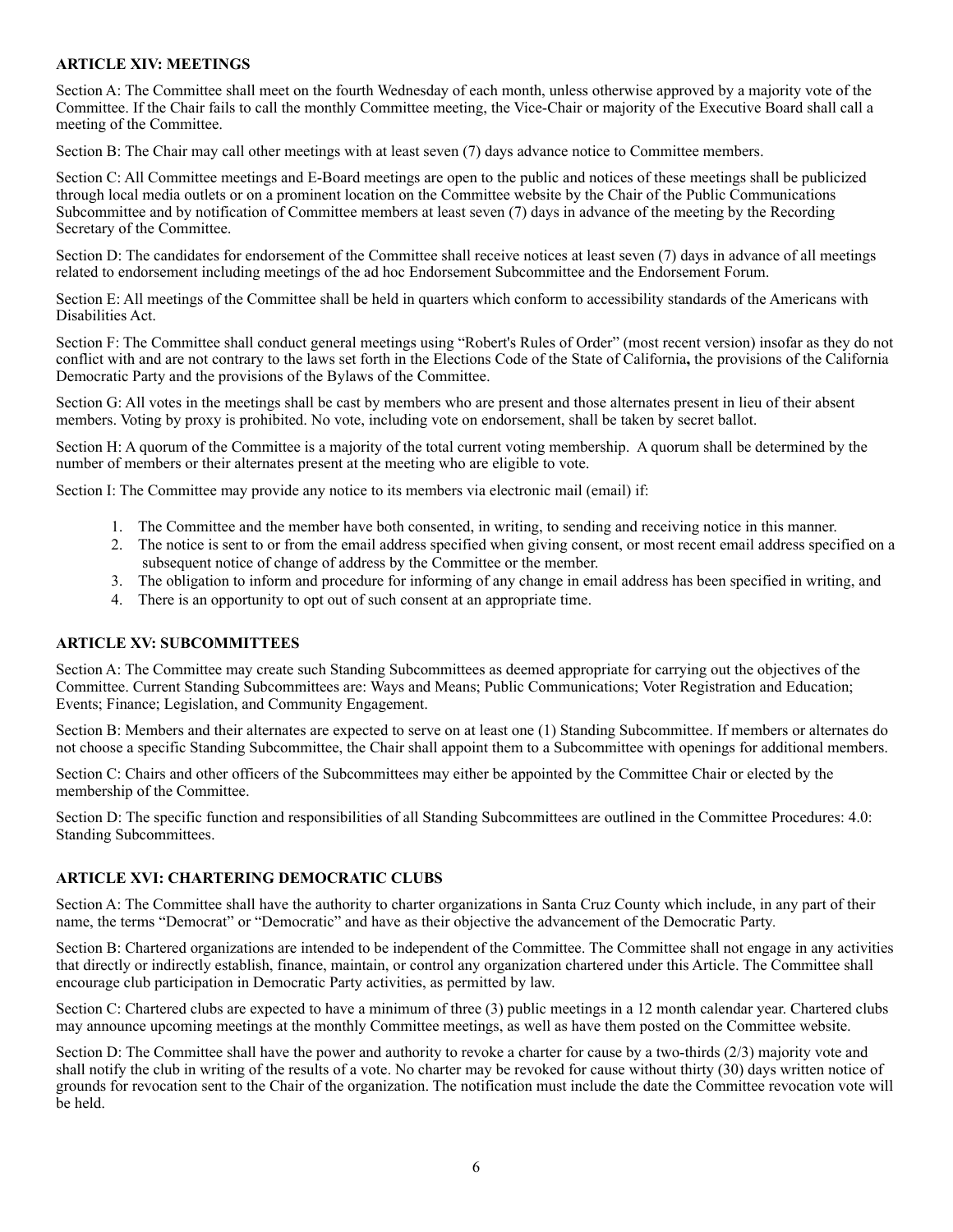A finding of any one or more of the following is cause for a denial or revocation of a club charter:

- 1. Having less than twenty (20) members who are registered Democrats in the State of California;
- 2. Failure to grant membership to any registered Democrat in Santa Cruz County;
- 3. The knowing enrollment of a person registered as anything other than a member of the Democratic Party as a voting member of the organization;
- 4. The endorsement of a non-Democrat for public office;
- 5. The endorsement of any candidate for state or federal public office running against an endorsed candidate of the California Democratic Party or the Democratic National Committee by any organization granted a charter by this Committee;
- 6. Transferring of the organization's assets, including funds, from the organization's accounts to a non-Democrat running for elective office or the candidate's committee(s);
- 7. Having acted in violation of local, state, or federal laws or regulations; and/or
- 8. Having acted in a manner adverse or detrimental to the best interests of the Democratic Party.
- 9. Chartered Democratic clubs shall not enter into coalitions or contribute money to them, for the purpose of endorsing or supporting Democratic candidates at the State or Federal level which are contrary to endorsements made by the CDP or DNC.

#### **ARTICLE XVII: REQUESTS FOR RESOLUTIONS, FUNDING & SUPPORT**

#### **Sub-Article XVII.1 RESOLUTIONS (Based on CDP Bylaws Article IV, Section 8 and Article VII, Section 7)**

Section A: Resolutions may be submitted to the Committee by any member or alternate according to the stipulations contained in this Article. If a resolution originates from any source outside of the Committee, it must be sponsored and presented to the Committee by a member or alternate.

Section B: Resolutions shall first be submitted in writing to the Executive Board for review to determine whether the resolution is in compliance with Committee bylaws. Copies of the resolution and relevant background information shall be distributed to the Executive Board membership at least two (2) days prior to the Executive Board Meeting in a form compliant with the CDP Bylaws.

Section C: After review by the Executive Board, the resolution shall be placed on the Committee agenda with the Board's recommendation. The sponsor of the resolution shall provide a copy of the resolution and relevant background information to the Recording Secretary for distribution to the Committee membership at least seven (7) days prior to the meeting at which the resolution will be presented for Committee action.

#### **Sub-Article XVII.2 FUNDING REQUESTS AND APPEALS FOR SUPPORT**

Section A: Requests for Committee funds and/or appeals for support for any candidate, event or cause shall proceed according to the stipulations in this Article. Approval for any funding request and/or support must meet state and federal election law requirements.

Section B: The request for funds, including the solicited amount, or support shall first be submitted in writing to the Executive Board for review to determine whether the request is in compliance. Copies of any relevant background information concerning the request shall be distributed to the Executive Board membership at least two (2) days prior to the Executive Board Meeting.

Section C: After review by the Executive Board, the request will be placed on the Committee agenda with the Board's recommendation. The person presenting the request shall provide a copy of any relevant background information to the Recording Secretary for distribution to the Committee membership at least seven days prior to the Committee meeting at which the request for funds will be presented for action by the Committee.

Section D: No grant or funding may be given to a candidate, measure or cause that has not been endorsed by either this Committee or the CDP.

#### **ARTICLE XVIII: ENDORSEMENTS**

Subject to the requirements of the State Party Bylaws, and the laws of the State of California, the Committee may endorse candidates for office and take positions on ballot measures according to the stipulations in this Bylaw Article. The endorsement Bylaw Article must be adopted at least five months prior to the election in question in order for the Committee to proceed with an endorsement process.

#### **Sub-Article XVIII.1: PARTISAN OFFICES**

Section A: Democratic candidates for partisan state and federal offices who have been endorsed by the California Democratic Party are also the endorsed candidates of the Committee. The Committee shall not endorse any Democratic candidate running for partisan office in opposition to a candidate endorsed by the CDP, nor shall the Committee endorse candidates for county committees.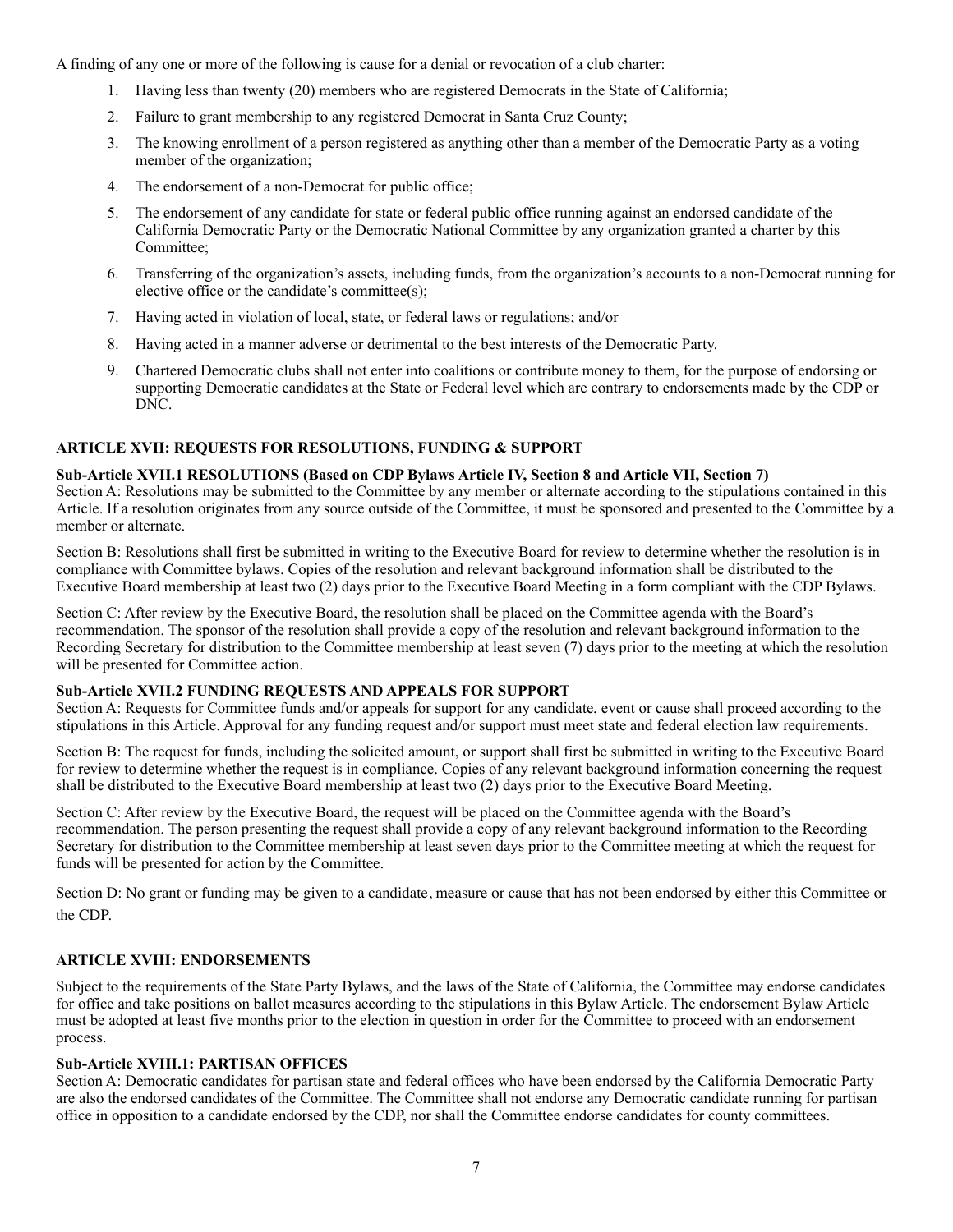Section B: In those instances in which the CDP has not endorsed a Democratic candidate for a partisan office, the Committee shall not endorse any candidate for that office.

#### **Sub-Article XVIII.2 NON-PARTISAN OFFICES**

Section A: In order to promote the interests of the Democratic Party in Santa Cruz County, the Committee, its members and alternates, shall make every reasonable effort to recruit and encourage qualified, registered Democrats as candidates for each local nonpartisan office within the county.

Section B: The Committee may conduct an endorsement process for local non-partisan offices in accordance with the stipulations of this Bylaw Article, as described below.

#### **Sub-Article XVIII.3: COMMITTEE ENDORSEMENT PROCESS FOR CANDIDATES**

Section A: To be eligible for endorsement, a candidate shall be a registered Democrat for a period of not less than six (6) months prior to the final filing date for that office. The procedure shall be open to all Democrats who are seeking the Committee's endorsement for offices identified in the Endorsement Plan approved by the Committee. Endorsements shall not be considered until after the filing deadline for candidates for the office in question. The Committee shall not endorse more candidates than there are offices available to be filled.

Section B: The Chair shall establish an Ad Hoc Endorsement Subcommittee which will be responsible for the Committee endorsement process for candidates and ballot measures. The Ad Hoc Endorsement Subcommittee shall consist of at least five (5) Committee members or alternates, including the Committee Vice-Chair who shall act as Chair of the Ad Hoc Endorsement Subcommittee.

Section C: The Chair of the Ad Hoc Endorsement Subcommittee shall not endorse or publicly support any candidate eligible for Committee endorsement until the Committee endorsement process has been concluded.

Section D: No member of the Ad Hoc Endorsement Subcommittee shall receive payment from or be a member of a campaign committee for any candidate eligible for Committee endorsement until the Committee endorsement process has been concluded.

Section E. The Ad Hoc Endorsement Subcommittee shall develop an Endorsement Plan for each election (primary and general) that must be adopted by the Committee. The Endorsement Plan shall include these elements:

- 1. Timelines for all endorsement procedures;
- 2. Recommended list of offices for which Democratic candidates will be invited to seek the

endorsement of the Committee;

- 3. Verification that candidates are registered Democrats and are listed as qualified candidates by the County Registrar of Voters;
- 4. Development of a Request for Endorsement Questionnaire to be sent to qualified candidates; and
- 5. Recommendations regarding the establishment of one or more public Endorsement Forums in which those candidates who met the Committee endorsement requirements will have the opportunity to address the Committee in equal time allotments.

Section F: The Endorsement Plan shall be submitted in writing to the Executive Committee for review to determine whether the Plan is in compliance with the Committee bylaws. Copies of the Endorsement Plan shall be distributed to the Executive Board membership at least two (2) days prior to the Executive Board meeting. After review by the Executive Board, the Endorsement Plan shall be placed on the Committee agenda with the Board's recommendation. Following its adoption, the Committee Endorsement Plan, including all procedures and timelines, shall be made public to any interested party.

Section G: Following the adoption of the Endorsement Plan by the Committee, the Ad Hoc Endorsement Subcommittee shall attempt to notify all Democratic candidates in those offices identified in the Endorsement Plan of the opportunity to seek the endorsement of the Committee. The notification shall include a Request for Endorsement Questionnaire and instructions regarding the return of the required information.

Section H : The Ad Hoc Endorsement Subcommittee shall make a follow-up attempt to contact to all candidates who were sent the Request for Endorsement Questionnaire to determine if the candidate understands the process and is planning to seek the Committee's endorsement. The Ad Hoc Endorsement Subcommittee shall review candidate submissions to determine that all required information has been provided and make the submitted information available to Committee members and alternates at least seven (7) days prior to the Endorsement Forum.

Section I: The Ad Hoc Endorsement Subcommittee shall develop an Endorsement Forum protocol.

Section J: The Endorsement Forum may take place either at a regular Committee meeting or a separate special endorsement meeting and shall be publicized and open to the public.

Section K: A quorum must be present for any endorsement vote. Only Committee members or their alternates may vote to endorse. The vote shall be public, either by a roll call with a record of each member's vote or signed ballot. No absentee ballots or proxy vote shall be allowed.

Section L: Results of endorsement votes for each candidate must meet the following voting thresholds: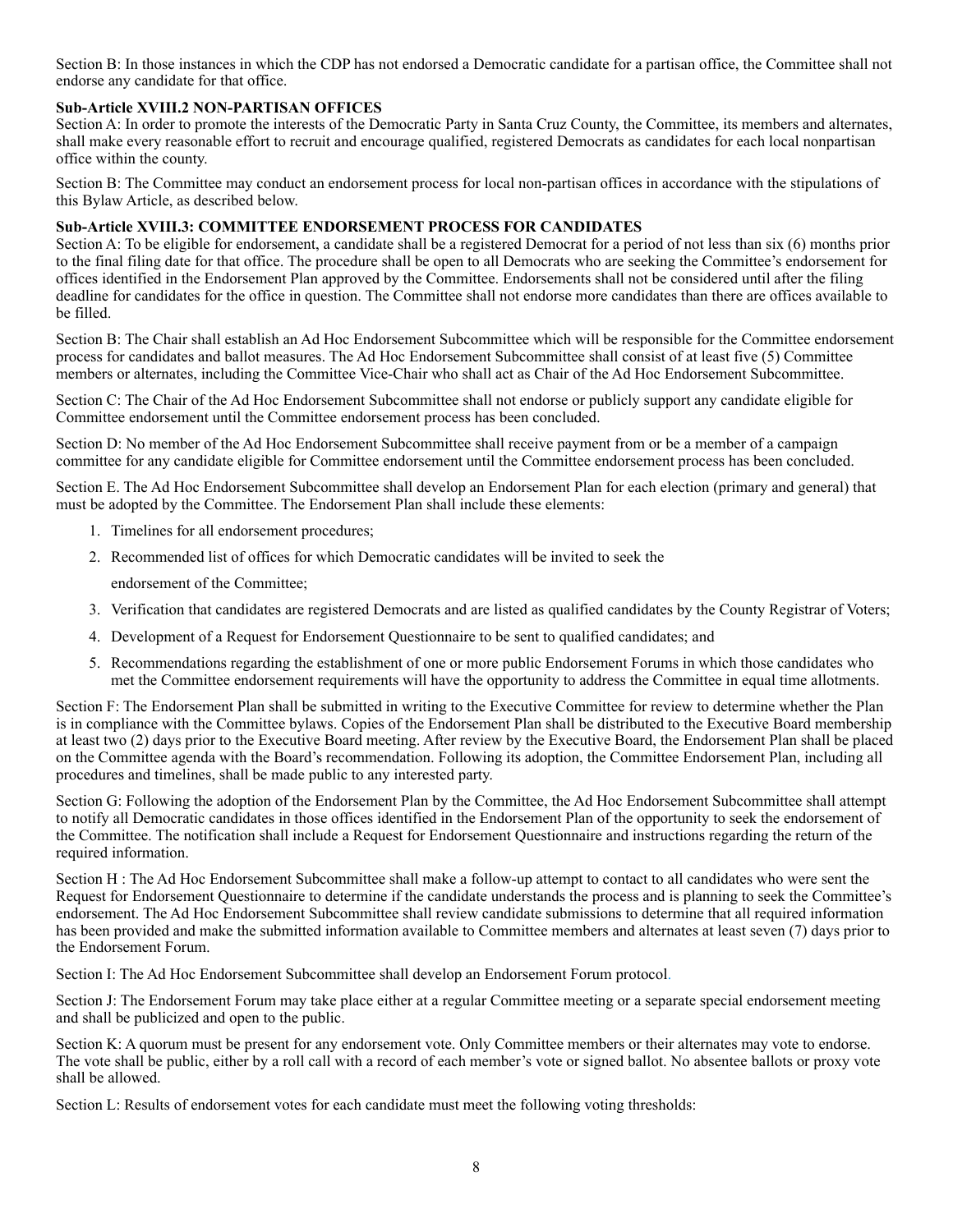- 1. A fifty-five (55%) percent vote of those present and voting is required to endorse a candidate, or candidates, if there are no more Democrats seeking election than there are seats available; and
- 2. A sixty (60%) percent vote of those present and voting is required to endorse a candidate in a contest where there are more Democrats seeking office than there are seats available.

Section M: The endorsement vote for each identified office shall allow for a 'No Endorsement' option. For offices that have more than one seat, a 'No Endorsement' vote applies to all seats in that election. A member may vote to endorse one or more eligible candidates, vote 'No Endorsement' for all candidates, or abstain. A seventy (70%) percent 'No Endorsement' vote of those present and voting for any office shall be considered a 'No Endorsement' decision by the Committee.

Section N: A member may abstain by not voting in a race. The member will not be counted as "present and voting" in that race for the purpose of establishing voting threshold percentages but is still counted as present for purposes of quorum.

Section O: In the event the Committee fails to endorse for a given office on the first ballot per the above stipulations, and does not have a seventy (70%) percent 'No Endorsement' vote, no further votes shall be taken and the position of the Committee in that race shall be 'No Consensus.'

#### **Sub-Article XVIII.4: STATE AND LOCAL BALLOT MEASURES**

Section A: The official CDP position on state ballot measures (propositions, initiatives, referendum and/or recall) shall be the endorsed position of the Committee.

Section B: In those instances in which the CDP has not taken a Support or Oppose position on state ballot measures, the Committee may conduct an endorsement process to take a position on those state measures, as described in this Bylaw Sub-Article.

Section C: The Committee may conduct an endorsement process to take a position on local ballot measures, as described in this Bylaw Sub-Article.

Section D: A registered Santa Cruz County Democrat who is either in support or opposition to a local ballot measure or state ballot measure (as defined in Section B above) in an upcoming election may request the Committee's endorsement for that position. The Ad Hoc Endorsement Subcommittee shall attempt to contact representatives from organizations or committees that support and oppose the ballot measure to participate in the Committee endorsement process.

Section E: A member may abstain from voting for a ballot measure by not voting in that specific race. The member will not be counted as "present and voting" in that race for the purpose of establishing voting threshold percentages but is still counted as present for purposes of quorum.

Section F: In order for the Committee to adopt a position on a ballot measure, a motion to support or oppose the ballot measure shall require a sixty percent (60%) majority vote of those members or their alternates present and voting. The vote shall be public, either by a roll call vote or signed ballot. No absentee ballots or proxy vote shall be allowed. In the event a sixty percent (60%) majority for either the support or oppose position fails to be achieved, the position of the Committee on that ballot measure shall be, 'No Position.'

#### **ARTICLE XIX: GENERAL ELECTION CAMPAIGNS**

Section A: For every federal, state or local general election, the Committee Chair shall appoint a United Democratic Campaign (UDC) Subcommittee. The United Democratic Campaign Subcommittee shall include at least five (5) SCCDCC Committee members: the Committee Chair, Vice-Chair, Treasurer, Chair of the Voter Registration and Education Subcommittee and Chair of the Public Communications Subcommittee.

Section B: The Committee Chair shall serve as the United Democratic Campaign Subcommittee Chair and direct the election campaign. Additional members of the UDC Subcommittee are determined by the Chair, based on the specific needs of the campaign. The UDC Committee meetings are called by the Chair, as necessary.

Section C: The Committee Vice-Chair shall act on the Chair's behalf, in the Chair's absence. The Chair of the Voter Registration and Education Subcommittee shall coordinate voter registration activities with UDC campaign staff. The Treasurer shall monitor the campaign budget.

Section D: The United Democratic Campaign Subcommittee shall develop an Election Campaign Plan that includes voter registration and campaign goals, a description of proposed operations and implementation strategies, volunteer coordination and budget. The Election Campaign Plan shall be presented to the Executive Board for review and placed on the Committee agenda with the E-Board's recommendations. The Election Campaign Plan shall be approved by the Committee.

Section E: Following the election, the Ad Hoc Campaign Election Subcommittee shall prepare an Election Summary Report of campaign operations, along with recommendations for future efforts, and present it to the Executive Board for review and presentation to the Committee.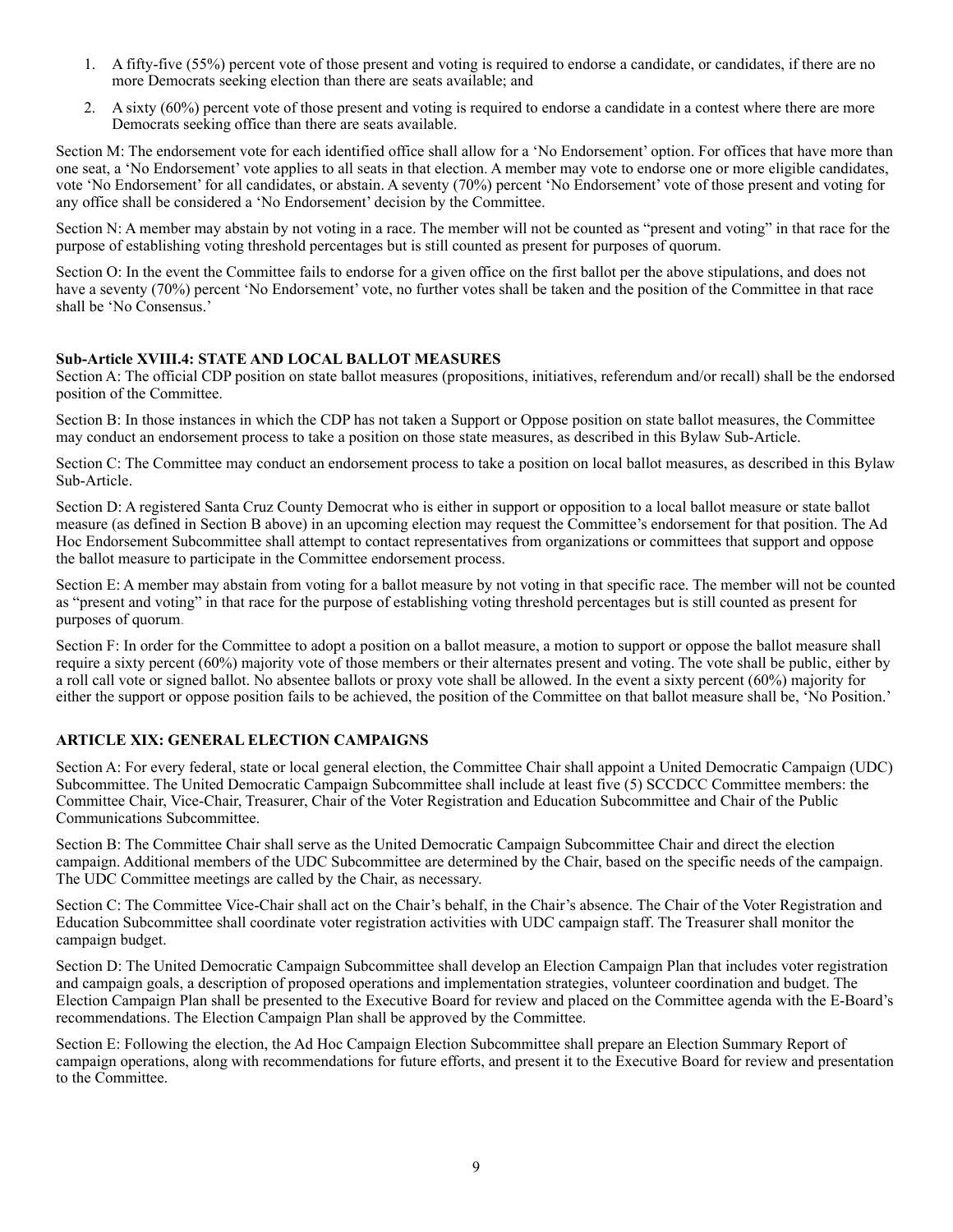#### **ARTICLE XX: BYLAW AMENDMENTS**

Section A: Any member or alternate may submit a proposed amendment to the Bylaws of the Committee according to the stipulations in this Article.

Section B: The proposed Bylaw amendment shall be submitted in writing to the Ad Hoc Bylaw Subcommittee, when one has been appointed by the Chair. Any Ad Hoc Bylaw Subcommittee shall also include, as part of its responsibilities, any revisions or additions to the Committee Procedures. If an Ad Hoc Bylaw Subcommittee is not currently in operation, Bylaw amendments may be submitted initially in writing to the Committee Parliamentarian for presentation to the Executive Board for discussion and placement on the agenda of a future meeting of the Committee.

Section C: Wording of the proposed Bylaw amendment shall be distributed to the membership at least seven (7) days prior to the Committee meeting at which the amendment is scheduled to be presented for a first reading and discussion. The wording of the proposed Bylaw amendment may be revised pursuant to the discussion at the first reading.

Section D: A vote on the Bylaw amendment shall take place at the second reading which shall occur at the next Committee meeting. Any change in the wording to the proposed amendment, as presented at the first reading, shall be distributed to the membership at least seven (7) days prior to the meeting at which a vote is to be taken.

Section E: If the Committee determines that a significant Bylaw revision process is required whereby amendments are proposed to at least four (4) Bylaw Articles or Sections, the Committee may adopt modifications to the process outlined above. The modified process must include requirements that: a) members are given a thirty (30) day notice of any proposed amendments for which a vote is scheduled; and b) specific amendment language is given to members at least seven (7) days prior to a vote on that language.

Section F: Bylaws can be amended by a two-thirds (2/3) vote of the members or alternates present and voting at a regularly scheduled or special meeting provided a quorum is present*.* 

#### **ARTICLE XXI: COMMITTEE PROCEDURES**

Section A: The Committee shall establish a Procedures document that will contain specific rules and procedures for various Committee activities and tasks.

Section B: The Procedures shall be adopted by the Committee by a majority vote. Language in the Procedure document may be amended by a majority vote at any general meeting of the Committee, following a review of the proposed amendment at the previous meeting.

Section C: Any proposed amendment or revision that affects a procedure that is based on a Committee bylaw must not conflict with the bylaw language or intent. If a conflict does exist, the Bylaw must first be amended pursuant to the Bylaw amendment process which requires a 2/3 majority vote.

Section D: Any proposed revisions or additions to the Procedures must follow the same process as that described above for revising Committee Bylaws. The Committee Parliamentarian is responsible for bringing proposed changes to the Executive Board and to the Committee for discussion at first reading and voting at 2nd reading.

#### **ARTICLE XXII: CODE OF CONDUCT**

Section A: Members and Alternates shall conduct themselves at meetings of and events sponsored by the Committee, and in the public and non-public dealings with other Members and Alternates, in a manner that is consistent with our values as Democrats, including without limitation a respect for people of all genders, races, creeds, national origin, immigration status, gender identification, sexual orientation, or any other personal attribute or group identification. Conduct prohibited by the CDP Code of Conduct will be considered to violate the Committee's Code of Conduct, and Committee Members and Alternates shall sign an acknowledgement of the CDP Code of Conduct upon becoming a Member or Alternate of the Committee and at least once during each two year organizational term of the Committee.

Section B: Members and Alternates shall avoid *ad hominem* attacks on other Members or Alternates or toward any person when acting in their capacity and role as a Member or Alternate of the Committee.

Section C: Members and Alternates shall not engage in sexual harassment or any other form of harassment or personal abuse either at meetings of the Committee or when acting in their capacity and role as a Member or Alternate of the Committee.

Section D: Members or Alternates who violate the Committee's Code of Conduct may be censured under the procedures in this Section D.

1. Any Member or Officer of the Committee may bring a complaint against a Member or Alternate requesting censure. The complaint shall provide factual details and any related evidence demonstrating the grounds for censure pursuant to Sections A, B, and C of this Article XXII.